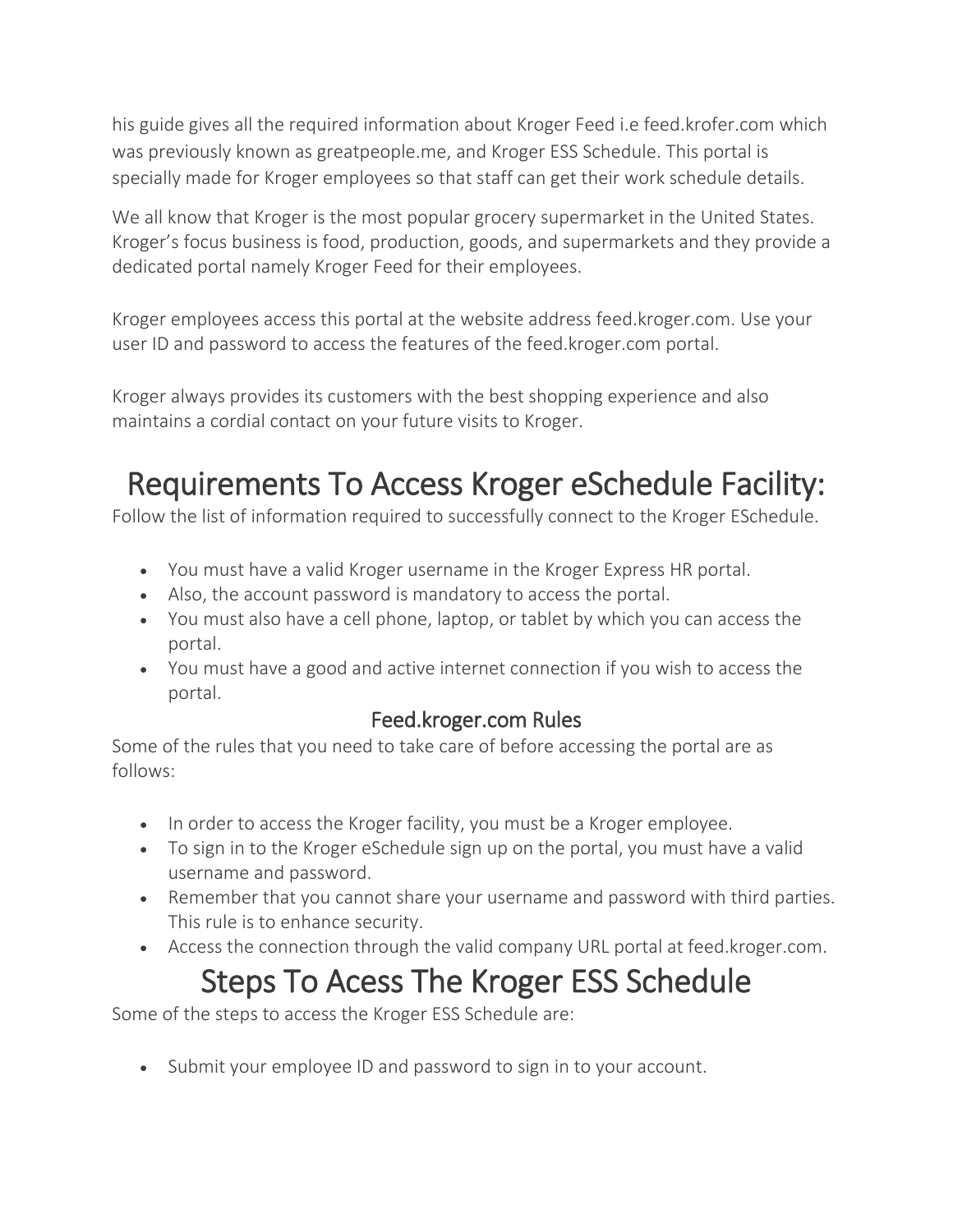• Visit the website address feed.kroger.com and submit your EUID and password in the fields.

| information security policy. | The area you are entering is intended for active associates of<br>The Kroger Co. family of companies. Log in with your ID and password to<br>continue. Click I AGREE to indicate that you accept the Company's                                                                                                                                                                                                                                                                                                                                                                         |
|------------------------------|----------------------------------------------------------------------------------------------------------------------------------------------------------------------------------------------------------------------------------------------------------------------------------------------------------------------------------------------------------------------------------------------------------------------------------------------------------------------------------------------------------------------------------------------------------------------------------------|
|                              | You are entering the <i>ExpressHR</i> Application. If you click the I AGREE<br>button, changes you make in this application will be changed in all<br>applicable Kroger and external systems. Any changes made to direct<br>deposit elections will be sent to the applicable financial institutions.                                                                                                                                                                                                                                                                                   |
|                              |                                                                                                                                                                                                                                                                                                                                                                                                                                                                                                                                                                                        |
|                              | <b>CORPORATE INFORMATION SECURITY POLICY</b>                                                                                                                                                                                                                                                                                                                                                                                                                                                                                                                                           |
| <b>Enterprise User ID</b>    | You have accessed a system intended for the exclusive use of authorized company<br>employees. Unauthorized access is prohibited and is subject to prosecution to the full extent<br>of the law. Employee use of company systems or software for other than that stated purpose<br>may result in disciplinary action, up to and including discharge. The company reserves the<br>right to monitor company systems to determine compliance with this policy, or as otherwise<br>approved by Corporate Information Security, General Counsel or Vice President of Auditing.<br>En español |

- Now you can check your Kroger "MY E-Plan" that is provided next to "Store Updates".
- You can check the calendar after visiting this option.

| Show I | ⊥entries |
|--------|----------|
|--------|----------|

#### Search:

| Name Of Survey | <b>Kroger Feed</b> |
|----------------|--------------------|
| Company        | Kroger             |
| Purpose        | Survey             |
| Country        | <b>USA</b>         |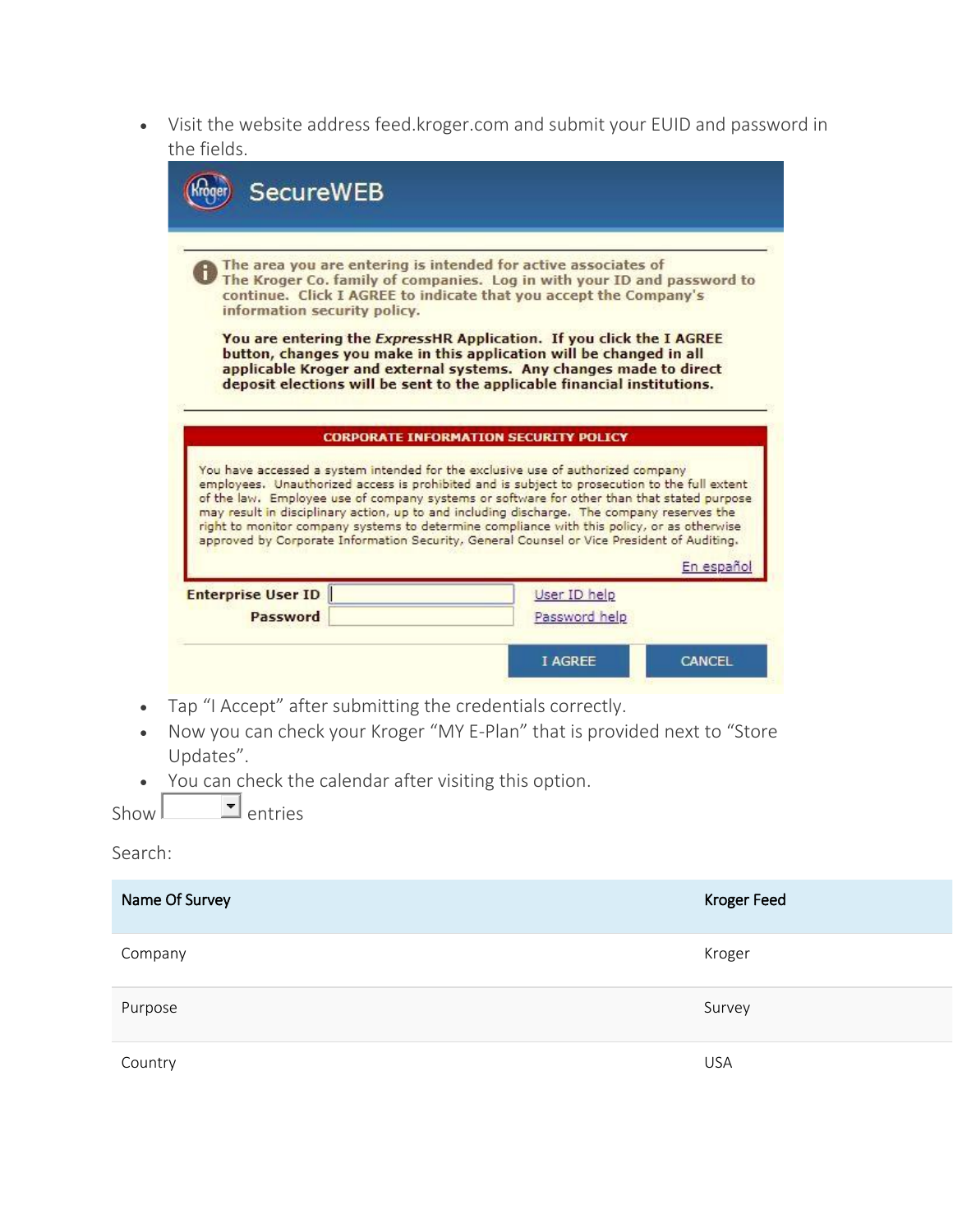#### Name Of Survey Name of Survey Kroger Feed

Language **English and Spanish and Spanish and Spanish and Spanish and Spanish and Spanish and Spanish and Spanish and Spanish and Spanish and Spanish and Spanish and Spanish and Spanish and Spanish and Spanish and Spanish** 

Showing 1 to 4 of 4 entries

PreviousNext

The [Kroger](https://krogerexperiencee.com/greatpeople-me-kroger-employee-login-portal/) Feed Survey is a feedback survey conducted by Kroger that allows the customers to place their feedback on the company's official portal. Customers can participate in the Kroger Feed survey to claim and win Kroger gift cards, 50 Kroger service stations, Kroger supermarket cards, and Kroger digital cards.

We need to conduct the Kroger Feed Survey, and you can win a \$5,000 cash prize from Kroger for free.

# Kroger Feed Survey Requirements

Some of the basic requirements to participate in the Kroger Feed Survey are as follows:

- The age of the participant must be over 18 years.
- You will require an active Internet connection on your phone, PC, or laptop. We recommend using this portal from a PC or laptop.
- Another important thing you need is the receipt from Kroger ESS Schedule, which is less than seven days old.
- The survey is conducted in two languages: English and Spanish. Thus, it is necessary that you have basic knowledge of one of these two languages.
- Most importantly, the Kroger Feed Survey hardly takes 15-20 minutes. Thus, you are supposed to invest just a few minutes from your precious time.

# Kroger Feed Survey Procedure

You can easily complete the Kroger Feed survey by following the steps easily that are explained below. Have a look at the same below:

- Keep the valid purchase receipt handy, which must contain a printed survey code.
- Now, to begin the survey, visit the official website at the address feed.kroger.com.
- Would you like to do this survey in Spanish? Choose the Spanish language or else go with English. By default, the survey is available in English.
- Submit the details like date, time, and ID of the entry. Also, submit the survey code from your purchase receipt.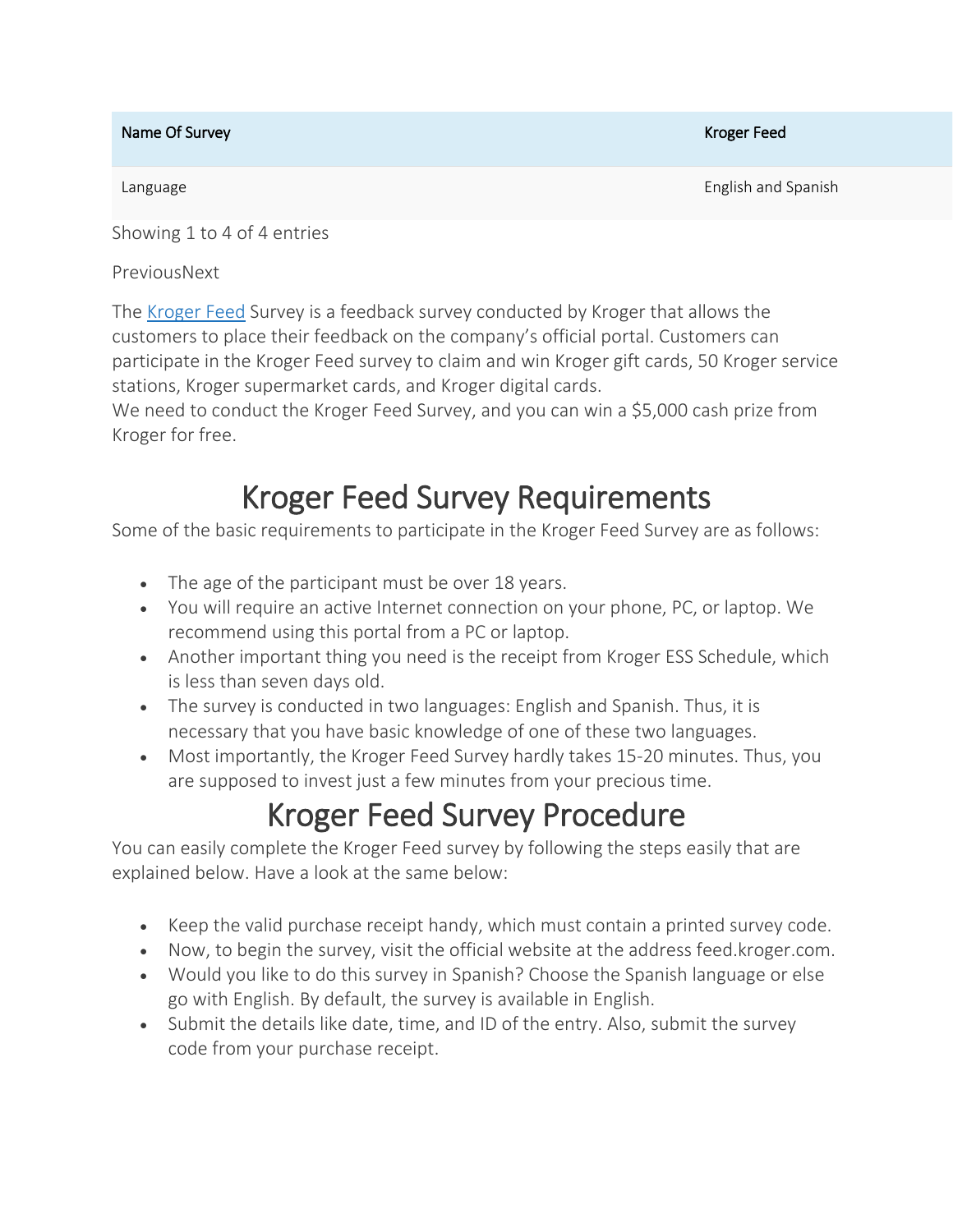• If all the details are correct, you will find a survey questionnaire on the screen.

| <b>Kroger</b><br><b>TNG</b><br>OFC                                    | <i>Foons Co.</i><br>图里<br>(FOOD \$108(\$)<br><b>Food: LESS</b><br>akers FredMeyer Owen's |
|-----------------------------------------------------------------------|------------------------------------------------------------------------------------------|
| <b>Welcome to the Kroger Customer Satisfaction</b><br>Survey.         |                                                                                          |
| Please fill in the following information from your receipt.           | Go to www.kroserfeedback.com<br>in the next 7 days and<br>enter the information below:   |
| $(1)$ Date:<br>$\cdots$ $\bullet$ / $\cdots$ $\bullet$ / 19 $\bullet$ | De 07/29/13                                                                              |
| Time:<br>$\cdots$                                                     | $T_1 2 06:01$ PM<br>Entry 3 014-695-15-858-88-28                                         |
| 3 Entry ID:                                                           |                                                                                          |
| <b>Start</b>                                                          |                                                                                          |
| Español                                                               |                                                                                          |
|                                                                       | <b>SMG Terms of Service SMG Privacy Policy</b>                                           |

- Answer all the Kroger Feed survey questions honestly. Kindly remember that each and every answer will have a deep impact on the services of the Kroger.
- Submit your name, address, phone number, email ID, etc.
- Now, go through the company's privacy policy if you wish to provide your details. This is how you ensure that your data is safe.
- Now, you will be asked to give consent to enter the sweepstakes. Thus, tick yes.
- After completing the steps above, you will receive a message that you have successfully completed this survey.

#### Kroger Feed Survey Questionnaire

Have a look at some of the survey questions that are to be answered. They are purely based on your last visit. Thus, it will be easy for you to answer the survey questions.

- Firstly, you will be asked to confirm the location of the last Kroger store you visited.
- You should now rate your shopping experience from 1 to 5 (5 is the highest and 1 is the lowest).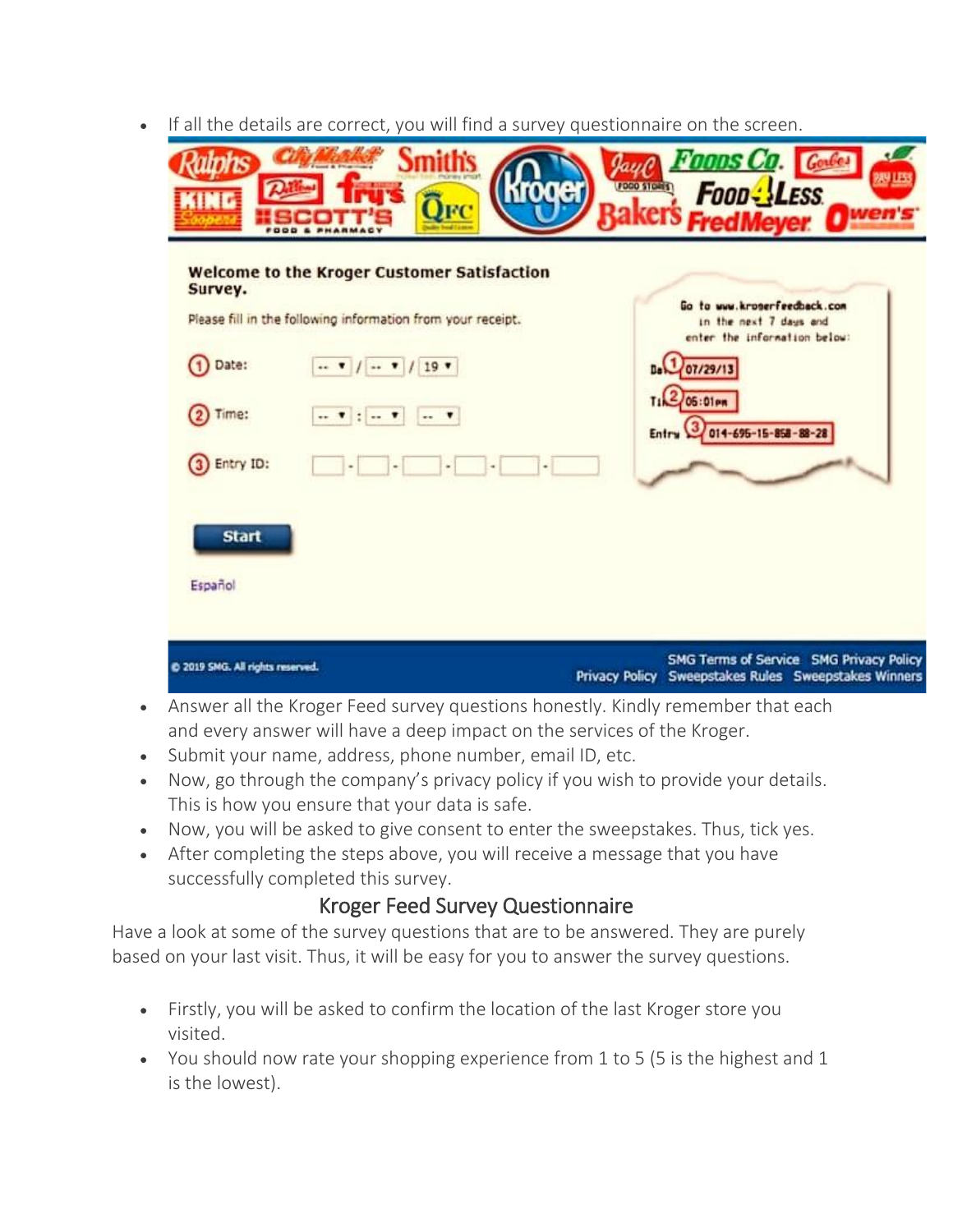- Now, you will be asked to assess factors like the environment of the Kroger stores, cleanliness, and friendliness of the branch employees.
- Also, you will be asked to rate the products and items that are available in the store now.
- The affordability of the products will be inquired.
- It is necessary to be honest while answering the survey questionnaire.
- Submit your Kroger loyalty card number.
- Submit details such as your name, address, and phone number.
- Now, tap Submit to finally get your 50 Kroger fuel points.
- By default, you will be entered into the drawing to win a  $$5,000$  cash prize.

# Rules and Regulations For Kroger Feed

Before participating in the survey, you should go through the rules for the Kroger Feed survey.

- A person who is participating in the survey must be over the age of 18.
- The proof of purchase should not be more than 7 days old.
- Only, the legal residents of the United States can conduct the survey.
- Employees or family members of Kroger employees are not supposed to participate in this survey.
- You can conduct the survey as many times as you wish.
- You should be ready to invest a few minutes of your precious time. *Entering Kroger Feed SweepStakes Without Making A Purchase*

You can participate in the contest without making a purchase or by dispatching a handwritten postcard with your name, address, and phone number. The card should be sent to the monthly customer survey, PMI Station, PO Box 3547, Southbury, CT 06488- 3547.

### The Products At Kroger

Kroger was the first grocery store to check and examine the product quality and test precooked foods.

The list of products offered by Kroger is as follows:

- Fuel Points.
- Flowers
- Health and Beauty.
- Market food.
- Small clinic.
- Pharmaceutical products.